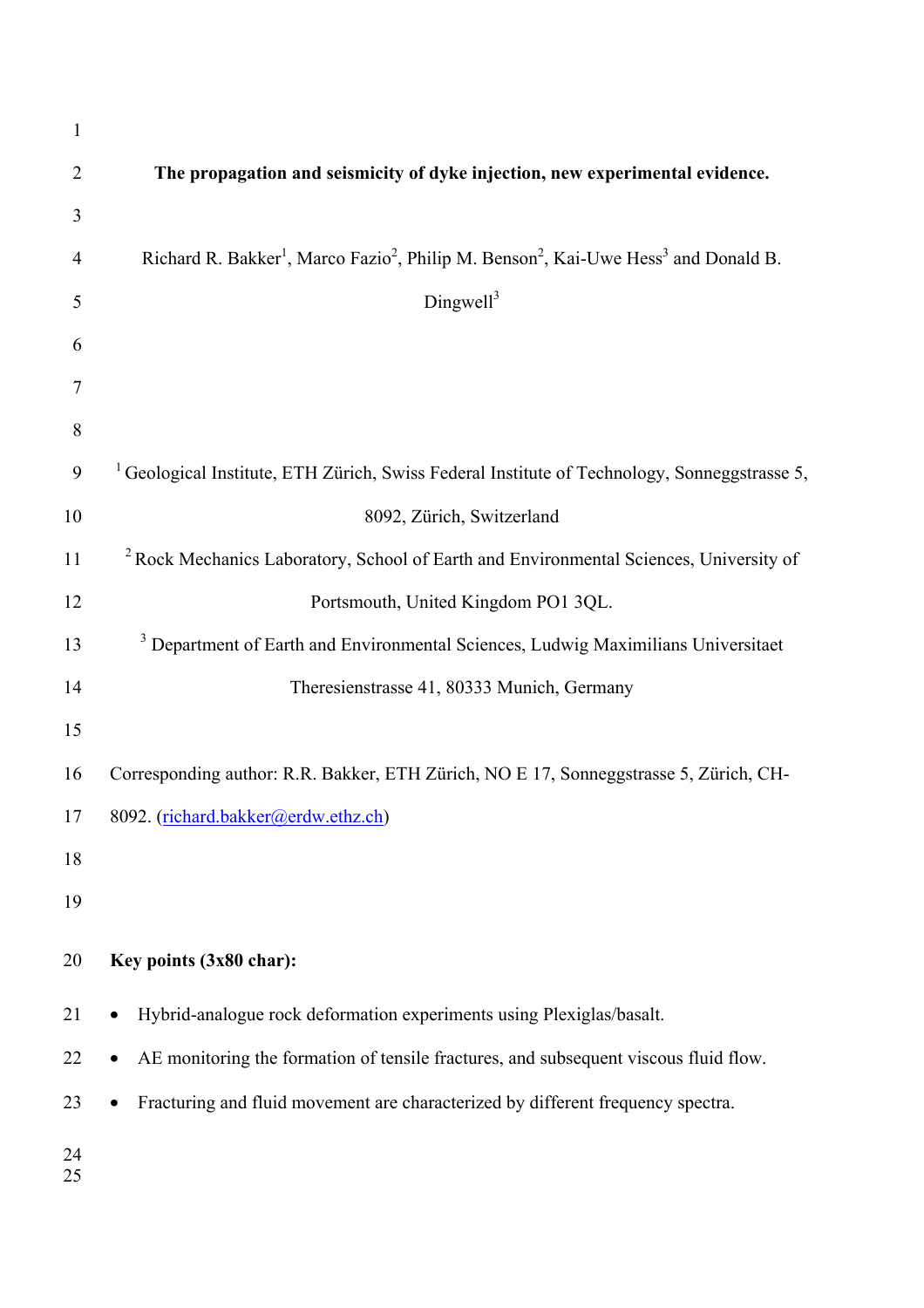#### **Abstract [150 words]**

To reach the surface, dykes must overcome the inherent tensile strength of the country rock.

As they do they generate swarms of seismic signals, frequently used for forecasting. In this

- study we pressurize and inject molten acrylic into an encapsulating host rocks of 1) Etna
- basalt and 2) Comiso limestone; at 30 MPa of confining pressure. Fracture was achieved at 12
- MPa for Etna basalt, 7.2 MPa for Comiso limestone. The generation of radial fractures was
- accompanied by acoustic emissions (AE) at a dominant frequency of 600 kHz. During
- "magma" movement in the dykes, AE events of approximately 150 kHz dominant frequency
- were recorded. We interpret our data using AE location and dominant frequency analysis,
- concluding that the seismicity associated with magma transport in dykes peaks during initial
- dyke creation but remains significant as long as magma movement continues. These results
- have important implications for seismic monitoring of active volcanoes.
- 

#### **Index terms:**

- 4316 Physical modeling (0466, 0545, 0798, 1622, 1847, 1952, 3355, 3367)
- 8419 Volcano monitoring (4302, 7280)
- 8488 Volcanic hazards and risks (4302, 4328, 4333)
- 8434 Magma migration and fragmentation
- 7280 Volcano seismology (4302, 8419)
- 

### **Keywords:**

Volcanic Basement, Dyke formation, Basalt, Limestone, Deformation, HPT Experiments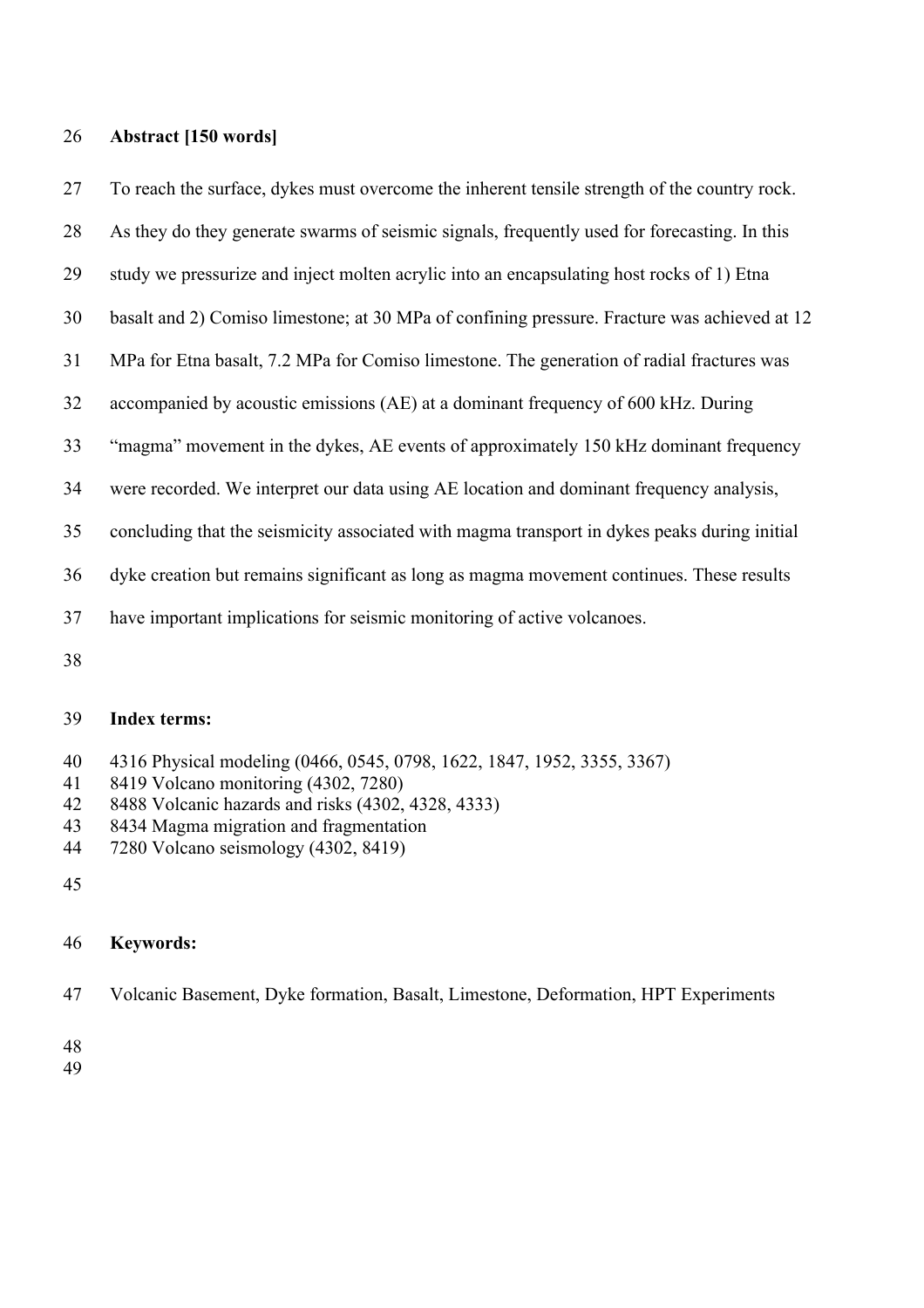#### **1. Introduction**

 Seismic signals are a key monitoring tool for assessing the unrest and eruptive state of active volcanoes [e.g., McNutt, 1996; Chouet, 2003]. A wide range of seismicity is observed, ranging from volcano-tectonic events (e.g., fracturing of rocks) to low frequency harmonic tremor thought to be driven by fluid migration within the fractured edifice [e.g., Chouet, 2003]. The analysis of such seismic datasets includes tools such as 1) 3D location, 2) event rate acceleration in order to forecast an edifice [e.g., Kilburn, 2012] or magma failure time [Lavallée et al., 2008], and 3) the changing spectral characteristics of the normalized waveforms to better understand the relative proportion of fracturing vs. fluid / magma movement [e.g., Burlini et al., 2007; Benson et al., 2008]. Whilst all these methods have proven useful in situations that have resulted in eruption, such as the 1991 eruption of Mt. Pinatubo [Mori et al., 1996] and the eruptive period between 2004 and 2008 at Mt. St. Helens [Kendrick et al., 2012], a great many cases exist where increasing seismic event rates have not resulted in eruption. This is often attributed to magma, in the form of dykes, stalling at depth [De Natale et al., 1997]. This is supported by field observations of arrested dykes [e.g., Gudmundsson, 2003], and recent research that has focused on the mechanics of dyke arrest [e.g., Gudmundsson and Brenner, 2004; Gudmundsson, 2011] due to Cook-Gordon delamination, stress barriers, and elastic mismatch. However, these 'false alarms' remain poorly understood. While there are plenty of examples where seismicity is correlated to movement of dykes through the country rock [e.g., Gudmundsson et al., 2014; Browning and Gudmundsson, 2015; Sigmundsson et al., 2015], it remains unclear how this movement results in the seismicity that is recorded at the surface. To investigate some of these dyke intrusion and propagation processes, previous laboratory

work has employed analogue materials such as dyed water or glycerin injected into a second

medium [e.g., Taisne and Tait, 2011]. Such analogue studies have proven extremely useful,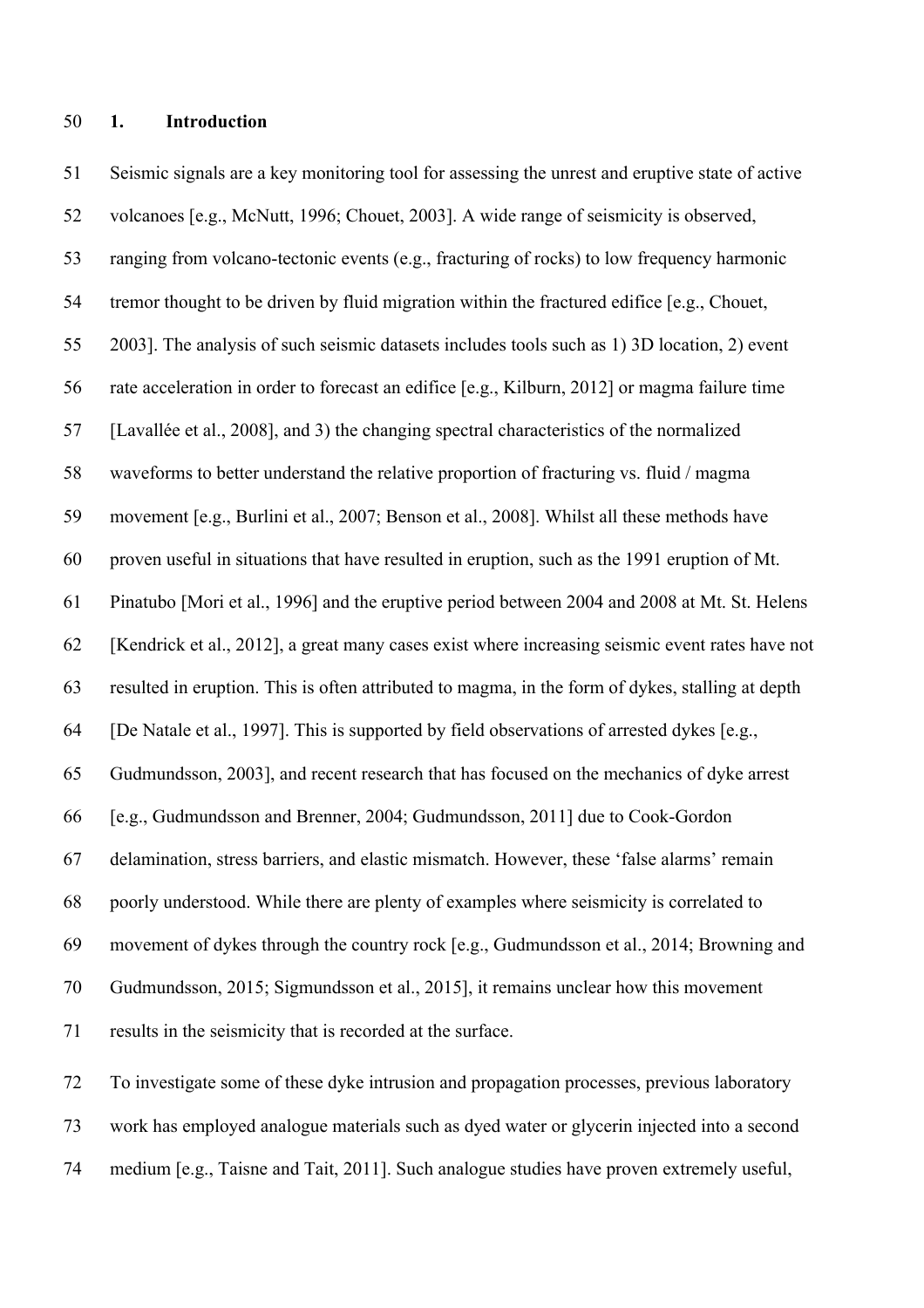but are so far restricted to room pressure/temperature and cannot record any seismicity generated at the moving dyke tip. In contrast, laboratory rock deformation studies of volcano processes employing acoustic emission (AE) as proxy for tectonic earthquakes [Kilburn, 2012], has produced data that is qualitatively similar to many types of volcano-seismic signals, yet is largely restricted to deformation in the compressional regime. Moreover, the use of AE is restricted to modest temperatures due to the temperature limits of the sensors (ca. 81 200 °C, Benson et al., 2010]. To date the investigation of rock fracture in tension due to an over-pressurized (dyke-like) conduit at *in-situ* temperatures [Benson et al., 2012] have employed only 2 AE sensors, located remotely and connected to the 'hot zone' via waveguides. We know that the use of multiple AE sensors is a potentially very powerful tool to examine such processes on a small scale, particularly in terms of spatio-temporal frequency analysis [e.g., Burlini et al., 2007]. Therefore, in this study we investigate the process of dyking in volcanic edifices by using an optimized hybrid composed of elements of both of the above techniques. Below we describe the initial results of a technique that operates at elevated temperatures using an analogue material, but with an array of AE sensors so that the dyke initiation and movement may be analyzed.

 It has been well established that dykes form in two stages: (1), the rapid initiation and opening of a mode 1 fracture, followed by (2), the infill of that fracture by a fluid. If the fluid is sufficiently pressurized, it exerts that pressure on the walls of the facture, causing the fracture tip to propagate [e.g., Brenner and Gudmundsson, 2004]. Thus, dyking is a key magma transport process especially during the approach of magma to the surface. Both stages are likely to be seismogenic, and that seismicity can be used to infer processes at depth in sub- volcanic systems. Here we report the results of experiments including both stages, including the seismic characteristics of dyke injection process at elevated pressure and temperature (PT) conditions.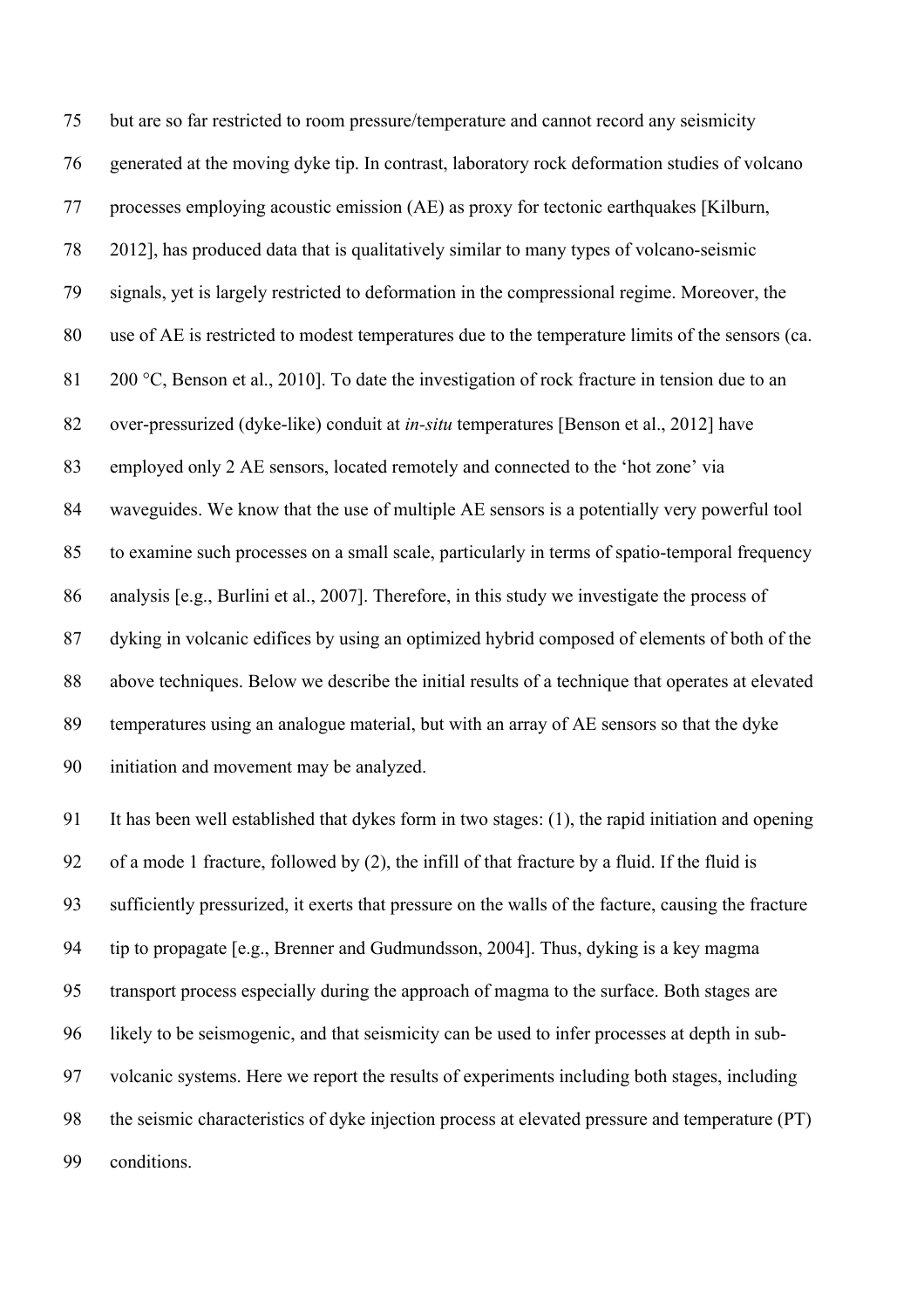Our experiments employ a standard triaxial apparatus modified to incorporate an internal 102 sample assembly (Fig. 1) which has been designed to apply a tensile stress to the inner surface of a conduit or "borehole" as described by Benson et al. (2012). This set-up is similar to that of classic hydraulic fracturing studies [e.g., Hoskins, 1969; Santarelli and Brown, 1989; Vinciguerra et al., 2004] with two important exceptions: (1) in the materials types; and (2) the lack of inner wall jacket. In our experiments the pressurizing medium is a rod of Poly(Methyl Methacryllate (PMMA or 'Plexiglas') a viscoelastic material that is molten at the temperature 108 of the experiment (175 °C). PMMA is ideal for our purpose as its glass transition temperature 109 (T<sub>g</sub>) occurs at a temperature of ca. 100 °C (depending on composition), and behaves as a 110 liquid when used at temperatures above  $T_g$  and appropriate timescales. Further, its Newtonian 111 viscosity-temperature relationship is well-known  $({\sim}10^5$  Pa.s. at 175 °C, see Hieber and Chiang, 1992). The permeability of the host rock is sufficiently low that PMMA seepage through the host rock has an insignificant effect on the timescale of the experiment [Etna basalt, Fortin et al., 2011; Comiso limestone, Bakker et al., 2015]. The use of PMMA at elevated temperatures has the benefit that the PMMA volume entering the fracture will 116 solidify when the temperature falls below  $T_g$ , thereby preserving the geometry of the fracture for later characterization. Unlike earlier work [e.g., Benson et al., 2012], the new apparatus is able to apply a confining pressure (oil) to simulate modest burial depths, as well as using a 12 piezoelectric sensor array, made possible due to the lower temperatures imposed. Our initial experiments employed samples of basalts obtained from lava flows on Mt. Etna. We chose this rock type as it is considered a representative volcanic rock in a wide range of investigations, including seismic velocities [Vinciguerra et al., 2005] cyclic loading

- experiments in compression [Heap et al., 2009] and tension [Benson et al., 2012]. Recent
- work at elevated temperatures (Bakker et al., manuscript in preparation, 2015) has found that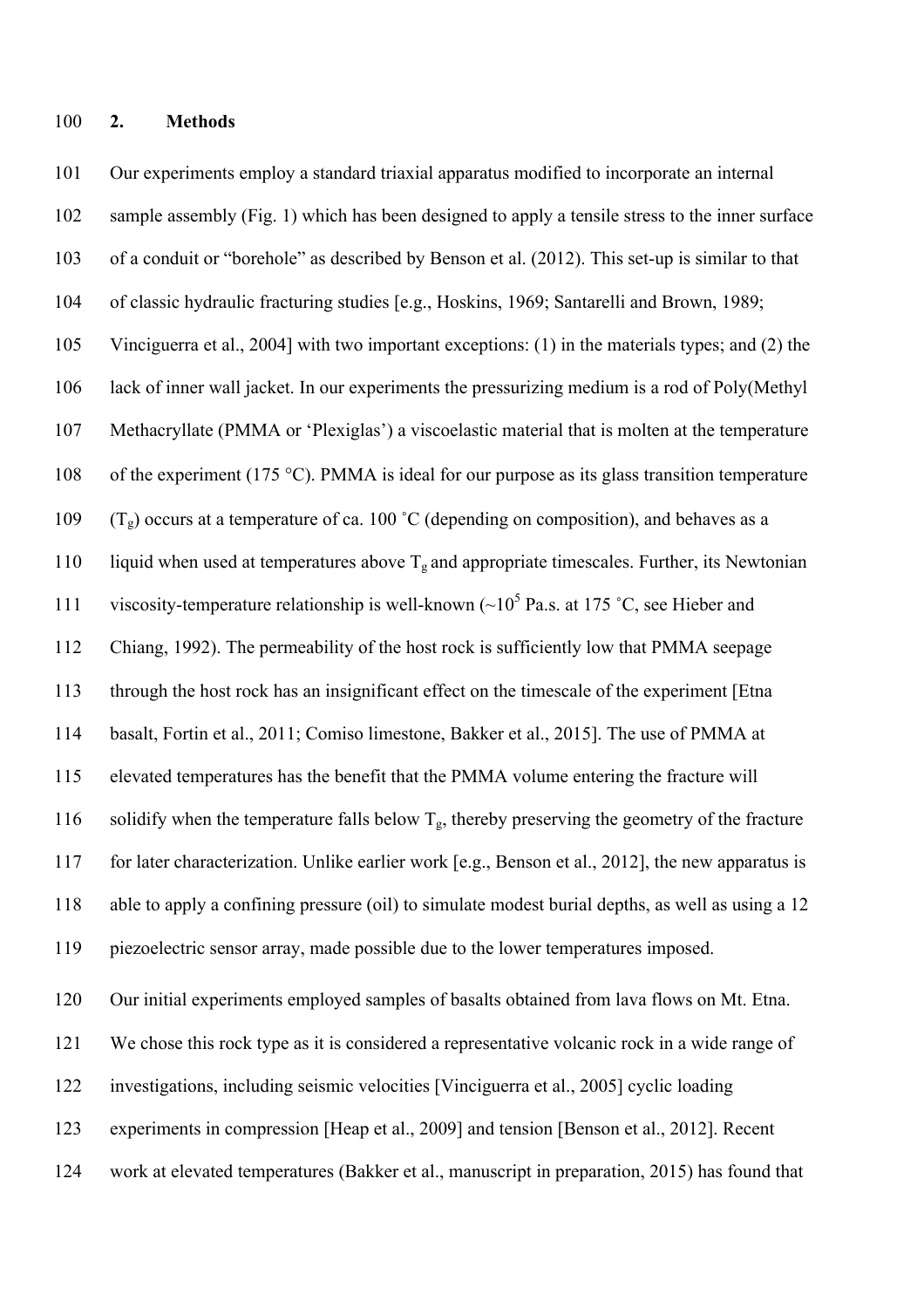Etna basalt does not show a deviation in mechanical behavior until the temperature exceeds 126 700 °C. Although these tests were performed in compression (at 50 MPa of confinement), we assume that this is also true in tension, allowing us to interpret the results over a wide range of temperature conditions.

 Samples were co-axially drilled using a dual diamond drill bit so as to ensure a constant wall thickness. Samples were cut to 72 mm length, with an outer diameter of 40 mm and a 15 mm bore, resulting in a 12.5 mm wall thickness. The bore was filled with a 15 mm diameter PMMA rod, of approximately 55 mm length. The top and bottom parts of the inner hole were sealed using steel plugs, fitted with high-temperature resistant O-rings. In order to impose a stress on the PMMA rod, and thus pressurize the inner wall of the rock, the top plug is free to move into the sample bore through a central hole in the assembly. To allow movement, the space between the piston and rock sample is left open to the confining pressure. This provides a compensating pressure on the piston, as well as an axial stress on the sample (equal to the radial stress, see Fig. 1). The entire setup is jacketed using an engineered nitrile jacket made from high temperature rubber, that includes 12 ports for AE sensors.

 The sample assembly is installed in a conventional triaxial compression apparatus capable of confining pressures of 100 MPa and fitted with an external furnace capable of reaching 200˚C. Confining pressure and axial load are servo-controlled by two screw jack volumometers. AE are recorded on an array of 12 piezoelectric sensors, with signals pre-144 amplified by 60 dB prior to being split between two separate recording systems. The first system operates in "triggered" mode whereby discrete waveforms are recorded whenever any one of the 12 channels exceeds a pre-determined voltage threshold. The second system records the waveform continuously to high-speed hard disk storage. Both systems digitize the signals at 10 MHz and at 16-bit resolution. Post-test, an automated picking routine (ITASCA-IMAGE "InSite" seismic processor) was used to obtain P-wave arrivals for each sensor that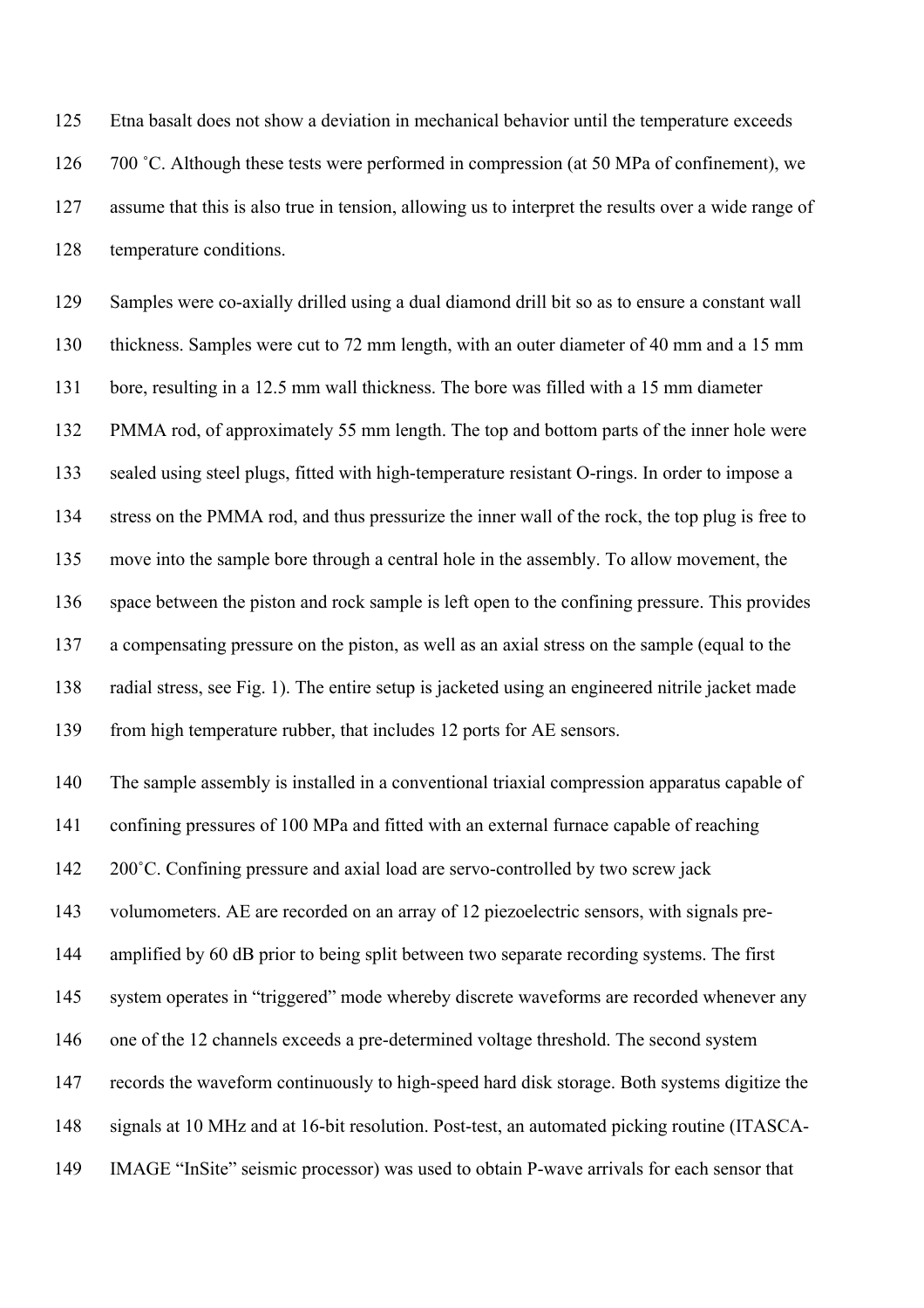were manually checked and corrected when necessary. In order to avoid refracted and reflected waves from the rock-PMMA interface, we chose to only locate the events using the sensors with the lowest arrival times, from the half of the array nearest the generated fracture, as it is likely that these waves have only travelled directly through the rock from event location to sensor, and are not refracted or reflected. Using the above method and protocols, we have investigated two inter-related scenarios: (1) the increase of a conduit overpressure (compared to confinement pressure) with constant confinement pressure in which a new fracture (dyke) is generated, and (2) the character of the continuous AE recorded once the fracture and dyke has formed. A confining pressure of 30

MPa was applied, simulating a depth of approximately 1.5 km, and a constant displacement

rate for the top piston movement of 1 µm/s was used. In both cases a basic AE location, using

the radial statistics of event direction frequency as taken from the relevant aspect of the array

(avoiding path/interface effects), is mapped and compared to the pressures required to open

and sustain the fracture. After each test the samples were returned to a hydrostatic stress state

before cooling down to room temperature.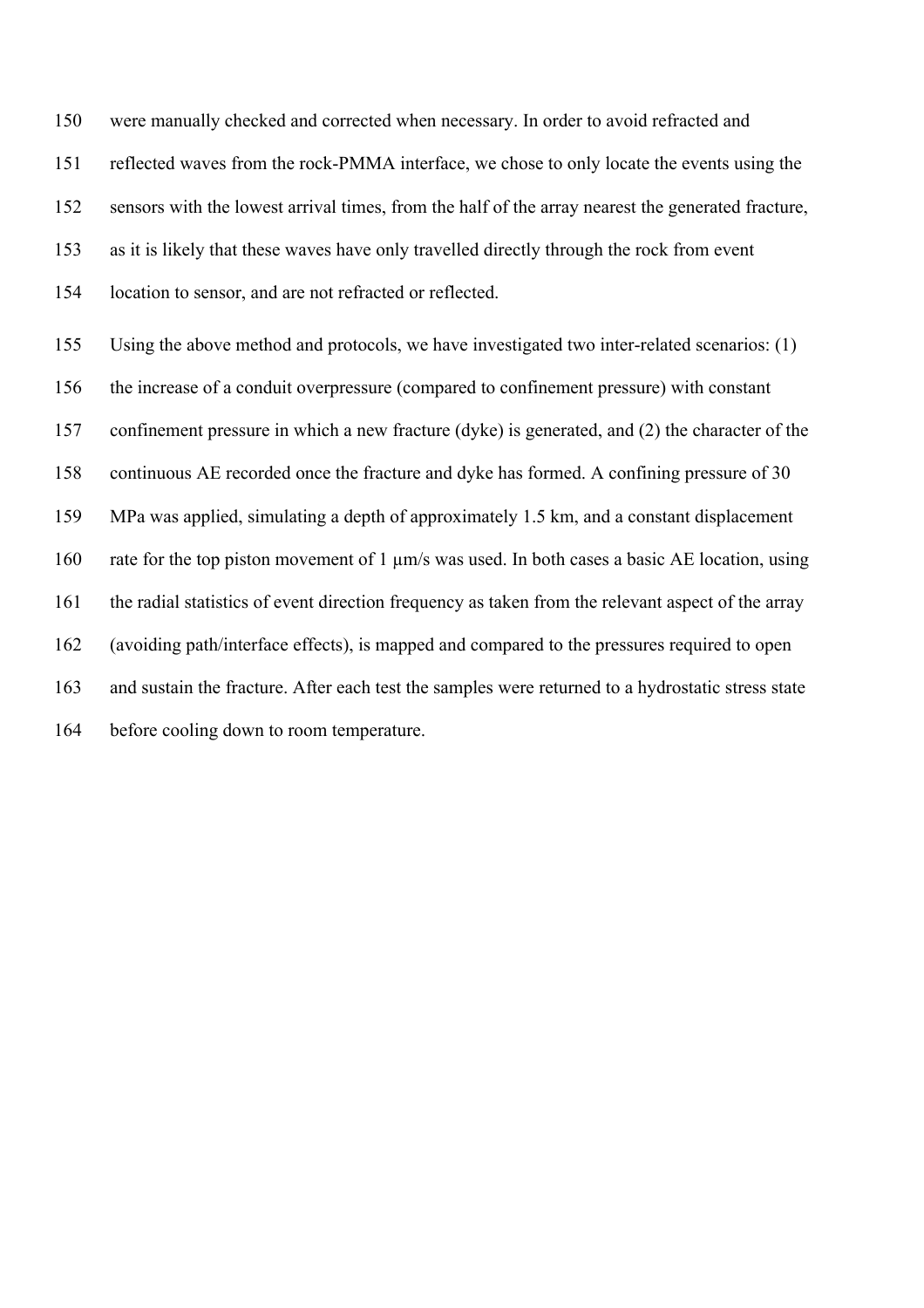#### **3. Results**

 Figure 2 shows 1) the conduit overpressure and 2) the AE hit rate as a function of time for the Etna basalt (Fig. 2A) at 175 **˚**C. The conduit pressure rises quickly in the first 150 seconds as initial pressurization of the molten PMMA occurs, after which the AE hit rate becomes measurable. After ca. 800 seconds a clear increase in AE hit rate coincides with a slowing conduit pressurization rate. Pressurization continues to a calculated peak-overpressure of 12 MPa at which point a spike in AE is recorded and a fall in conduit pressure. This is likely to represent the initial fracture. Continued movement of the pressuring piston did not yield any further increase in conduit pressure, and AE hit rate falls at approximately 1400 seconds to pre-fracture levels, with minor peaks associated with stress drops in the order of 1 MPa. At 2750 seconds the conduit stressed was released (to hydrostatic conditions) and experiment was concluded. AE location data from the experiment (Fig. 2B) indicated that two fractures formed at 180**˚** with a well-clustered center. Importantly, these data agree well with post-test visual inspection (Fig. 2C).

 Our further experiments employed Comiso limestone (Fig. 3) also at 175 ˚C. They show a generally similar pattern. Conduit pressurization is initially slower, reaching a peak of approximately 7.2 MPa at 1000 seconds. The onset of AE occurs very rapidly, at 700 seconds, with a peak AE hit rate of only 5 hits per 10 seconds (compared to a maximum hit rate in the Etna basalt experiment of over 300 hits per 10 seconds). A clear break in slope in the conduit pressurization curve is seen at 800 seconds. However, continued pressurization likely results in failure at 1000 seconds at which time a second spike in AE hit rate is also recorded. After this time, the conduit pressure decreases, and AE activity rapidly subsides. At 2100 seconds the piston advance is stopped and the PMMA is allowed to relax, a process which is accompanied by minor AE. At 3000 seconds the conduit stressed is released and the experiment is terminated. Data from radial AE location (Fig. 3B) is relatively poorly-focused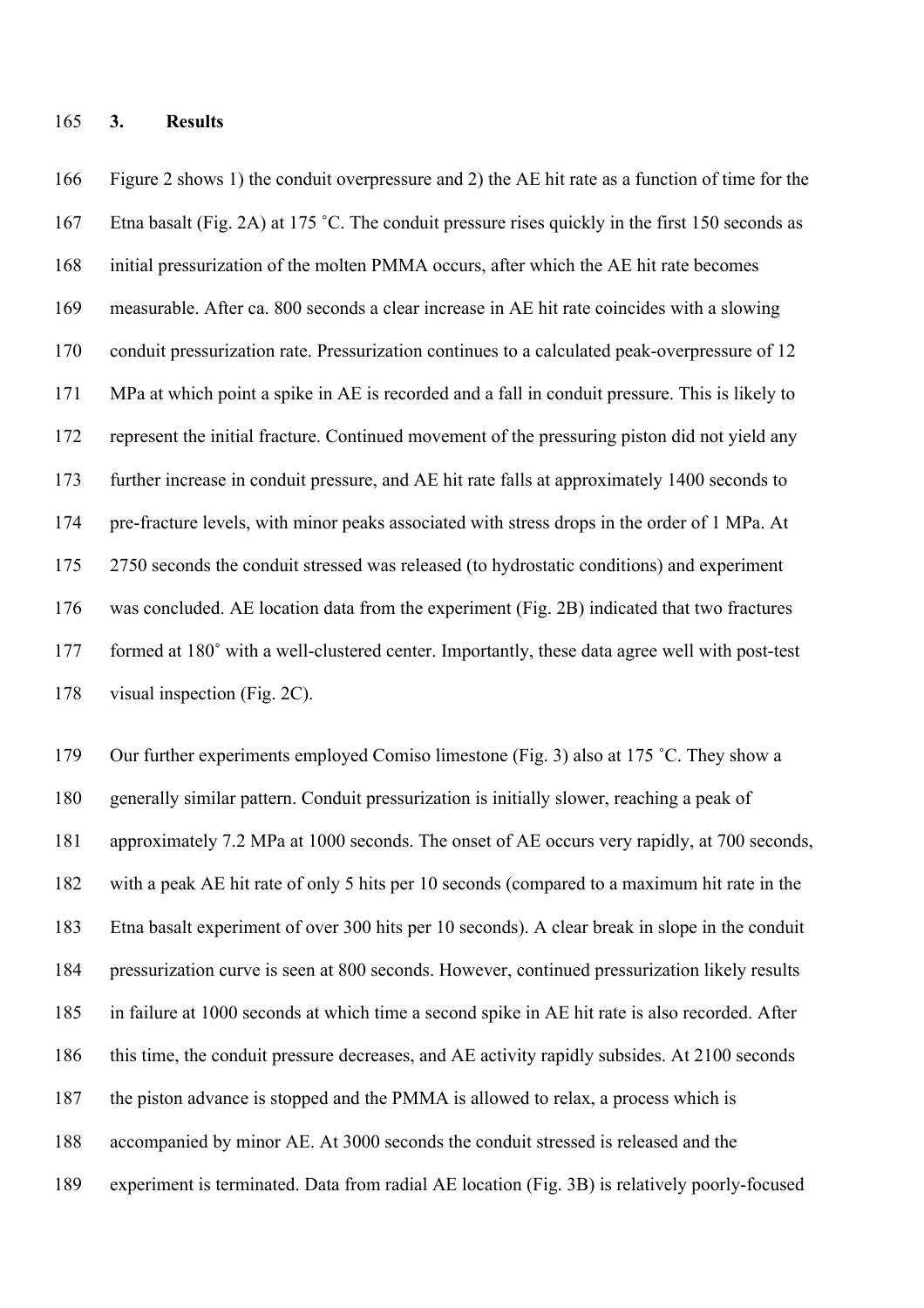but nevertheless contains indications of radial fracture at 45˚, 120˚, 235˚ and 300˚ (Fig. 3C).

These orientations generally match visual characterization of the fractures from post-

experiment imaging in all but the 45˚ direction. In addition, considerably fewer AE hits were

recorded, (i.e., < 10 events per sector). Due to these limitations, and the fact that this unit is

found deeper in the Etnean basement (likely at temperatures beyond the brittle to ductile

transition, see Bakker et al., 2015) we applied our main focus below to the basalt experiments,

including the analysis of the generated AE and post-test samples.

 Spectral analysis of the AE data is shown in figure 4. The examples of waveform data shown are (indicated by arrows on Fig. 2A), were obtained during the main fracturing event and the PMMA movement, respectively. The waveform taken at 900 seconds (fracture) illustrates many of the classical features of an impulsive AE event with a rapid onset, short coda, and significant power across a broad frequency band to approximately 600 kHz (Fig. 4A). Conversely, the example of waveform data from the post-fracture segment at 1400 seconds (Fig. 4B) shows a very different character. Typical waveforms have a highly emergent nature, with a protracted coda exhibiting the type of ringing or resonance frequently seen during harmonic tremor seismic activity. The spectrogram analysis is consistent with this character (Fig. 4B) illustrating a relatively monochromatic power spectrum centered at approximately 207 150 kHz and little power at frequencies over 250 kHz.

 Post-test examination of the Etna samples illustrates the close match between fracture sets and AE data, with 2 fractures generated in the Etna sample. The PMMA has clearly intruded into the opened fracture, preserving the analogue dyke in-situ after the sample has quenched, as designed. This is illustrated in a montage of X-ray Computed Tomography images (Fig S1, and movies S1 to S3 also presented in supplementary material).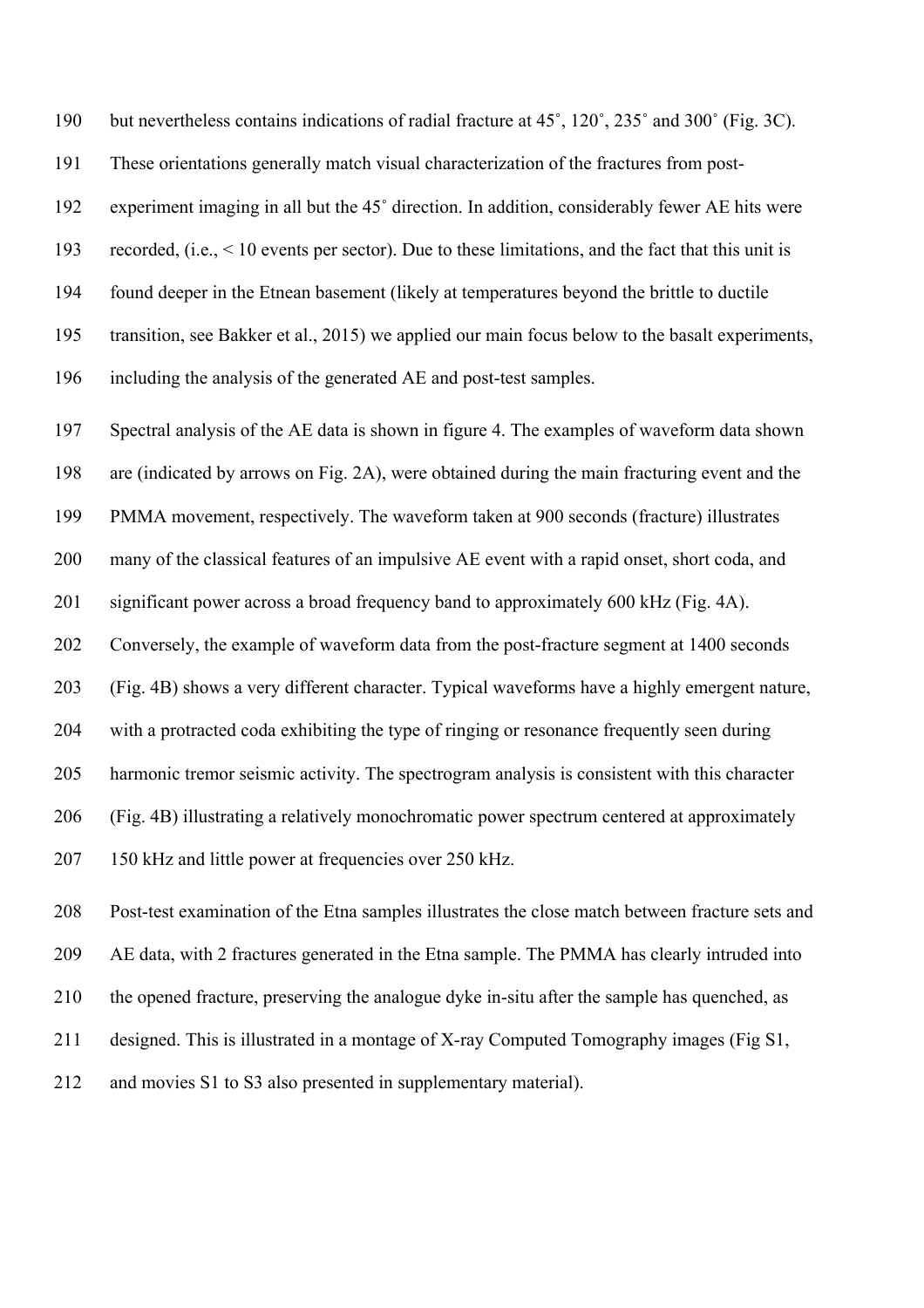Formation of a extensional fracture is the first stage in dyke propagation, requiring the pressurizing fluid (here magma) to overcome the tensile strength of the country rock in a mode 1 fracture, and then to propagate as a feeder dyke [e.g., Gudmundsson, 2002]. Such features thus occur in both natural systems as well as hydrocarbon extraction technologies such as shale gas hydraulic fracturing [Rivalta et al., 2015]. Despite their importance, the precise pressures required for this mechanism to operate are poorly known. This is especially true for magmatic systems. Here a viscoelastic analogue "magma" (PMMA) has been used to generate thin dyke-like structures in both a classically "brittle" material (represented by the basalt) and a slightly more ductile unit (represented by the Comiso limestone) both of which occur as rock types in sub-volcanic basement and edifice. Both of these materials are well- studied in the rock mechanics and rock physics literature [e.g., Heap et al., 2009; Bakker et al., 2015]. In the case of the basalt, a clear and obvious fracture set is propagated when internal pressure exceeds 12 MPa. This is in general agreement with previous work at magmatic temperatures [Benson et al., 2012], where a conduit pressure of 15 MPa was required at a temperature of 918 °C. A key advantage of the current experimental adaptation lies in the more advanced AE setup with which to chart the AE preferential directions (via a statistical approach) and to analyze the character of the recorded waveforms. It is this tool that reveals key differences between the emitted AE, and by extension field seismicity, during the different phases of dyke generation, which relies primarily on a mechanical generation, and the movement of the viscous "magma" through the fracture.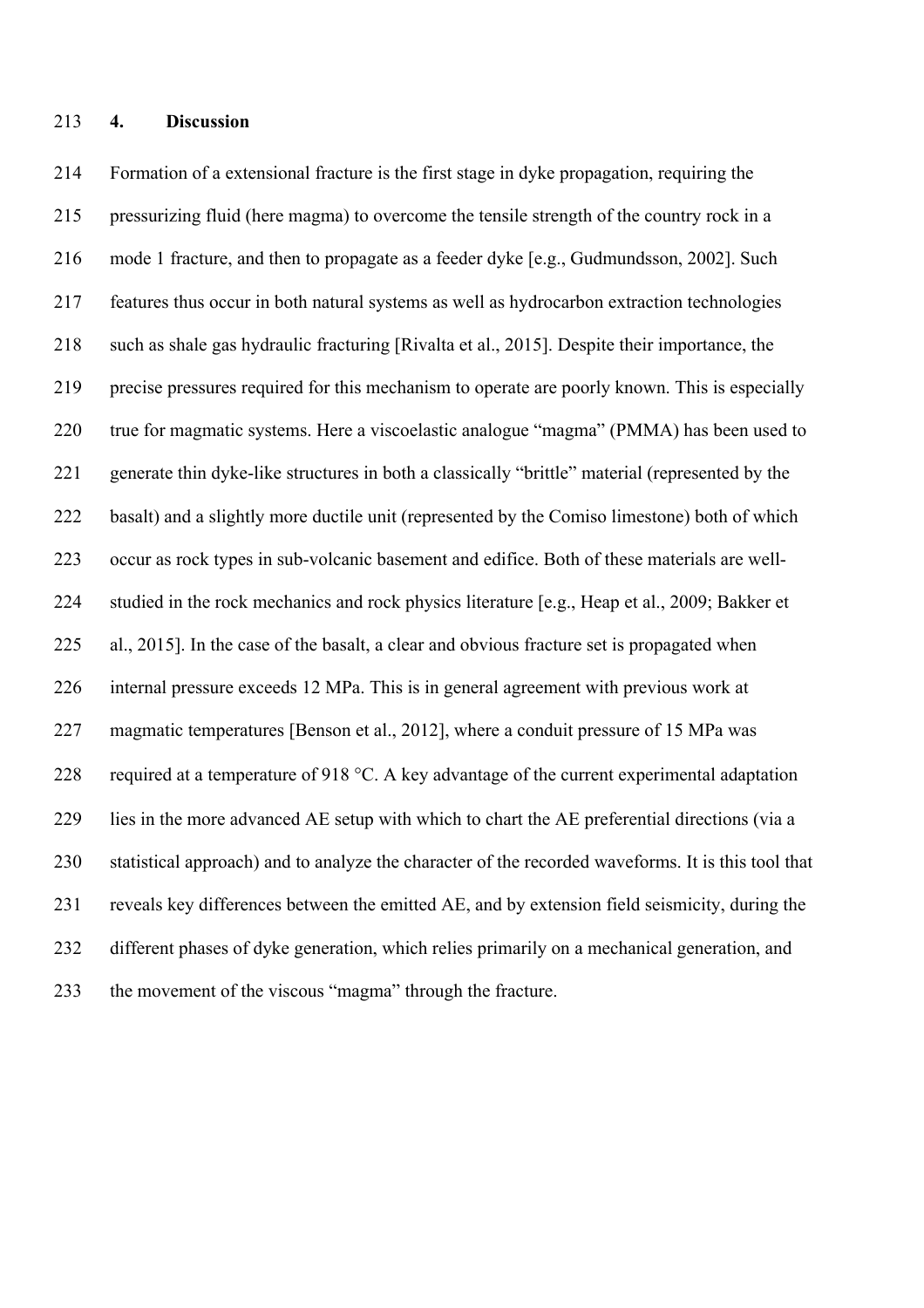The magnitude and number of AE recorded are significantly greater in the basalt experiment. This likely results from the greater strength of the basalt with respect to the limestone, whereby fracturing is associated with larger stress releases than those responsible for the AE generated by fracturing of limestone. It is, indeed a well-known observation that calcite-rich rocks produce fewer AE than most rocks with other mineral composition [e.g., Cartwright- Taylor et al., 2014]. This behavior is reflected in both the statistics of the recorded AE, as well as the location of those AE around the sample.

 As demonstrated in previous work at much higher temperatures [Benson et al., 2012], and in both cases, the recorded AE serve as a useful proxy for determining when the sample fails. This consistency of old and new results confirms the utility of the use of a lower temperature 244 analogue at 175 °C, with similar injected structures observed (Fig. S1), and similar pressures required to promote the initial mode 1 failure.

 A major area of current research in volcanic active areas is the occurrence of intense seismicity which is not followed immediately by eruption. Such 'seismic crises' cause significant alarm to the local authorities and population and have occurred in densely 249 populated areas such as the Campi Flegrei caldera around the city of Naples, Italy [D'Auria et al., 2015]. Recent work has suggested that fluid migration plays a significant role in the local deformation (uplift) as well as the seismicity [e.g., De Natale et al., 1997; Battaglia et al., 2006] and the debate on the relative roles of hydrothermal and magmatic contributions to unrest events in this area continue to this day. Here, we observe that after the initial fracturing (analogous to dyke emplacement) not only the AE rate subsides (despite constant deformation/fluid injection rates) but also the conduit pressure continues to decrease. We link the reduction in AE in the experiments to the deflating caldera in nature and suggest that as magma stalls within newly established dykes at depth a decrease in pressure occurs (assuming that inflow from deeper reservoirs is significantly slower than outflow through the dyke), as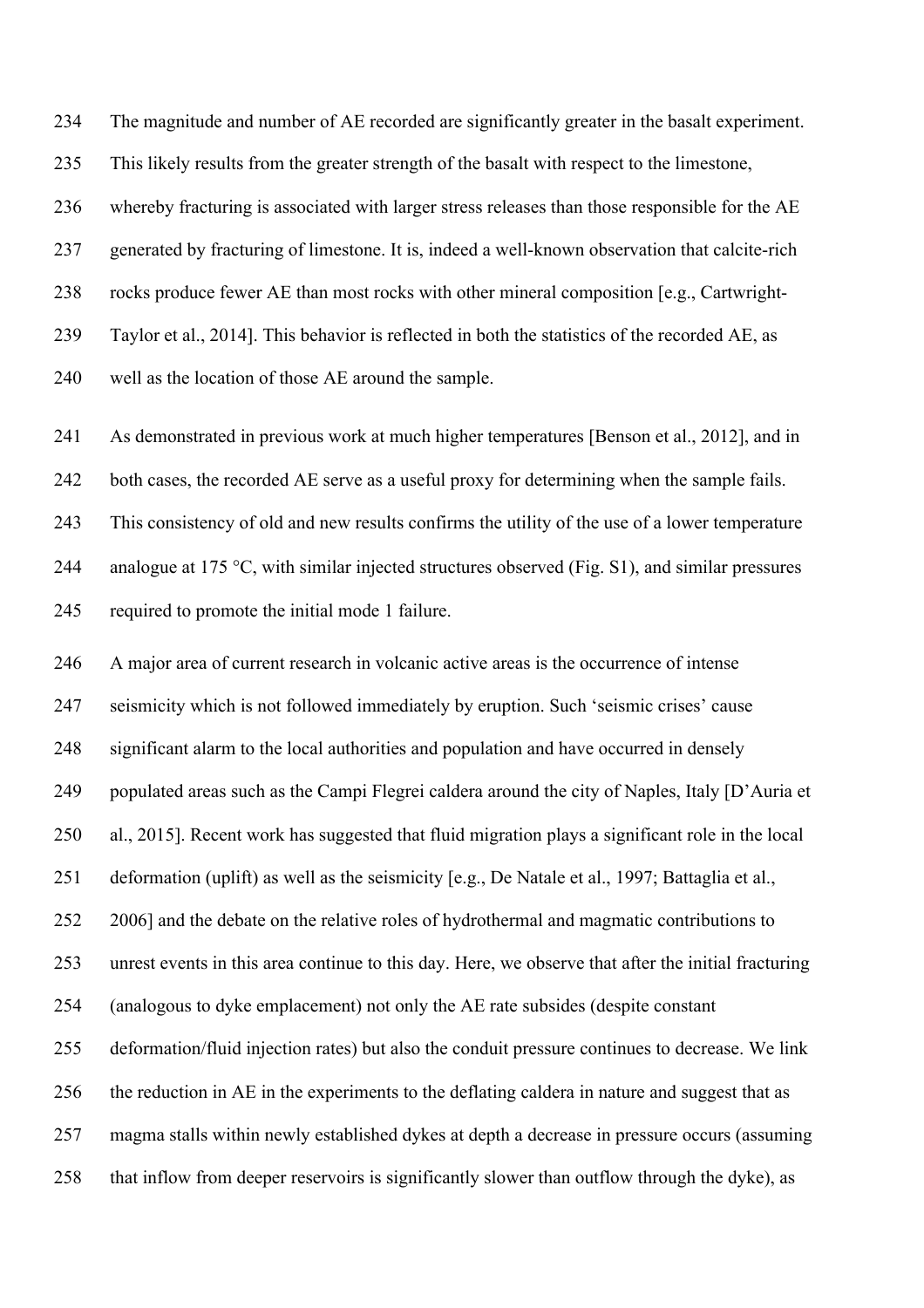observed in our experiments. This is matched by a concomitant decrease in seismic event rates, also observed in our experiments, although it is noted that the rate does not fall off completely, unlike field seismic data as described in Browning and Gudmundsson [2015]. Finally, we note that the character of the AE changes significantly before and after fracturing (dyke) formation from the characteristic high frequency of brittle fracture to something resembling a resonance that is often taken as an indicator of fluid movement [e.g., Chouet, 1996], further supporting the idea that the established conduit is influencing the character of seismicity generated in such regions and that magma movement may be at the source of it all.

#### **5. Summary**

 We have developed a method for investigating dyke injection in a controlled pressure and temperature environment using PMMA as an analogue injection material of high viscosity with which to pressurize an inner bore of a specimen material in tension, and thus form and propagate a dyke. By using an array of AE sensors mounted around the specimen, we have compared and contrasted the seismic waveforms generated during the fracture event, and during fluid flow after the fracture was formed. We conclude that the movement of this viscous fluid has the potential to generate low frequency harmonic tremor similar to that observed in field-scale volcanic processes. We measure an overpressure (of the PMMA compared to confining pressure) required to initially form a dyke of around 12 MPa in basalt when confined at 30 MPa. These results are similar to previous studies, in that a lower pressure is then needed to continue dyke propagation. In both cases, a significant AE, analogous to field seismicity is measured. We further conclude that the generation and stalling of magmatic dykes in shallow caldera systems is a likely source for much of the seismicity of such regions, as well as explaining some of the characteristic inflation and deflation.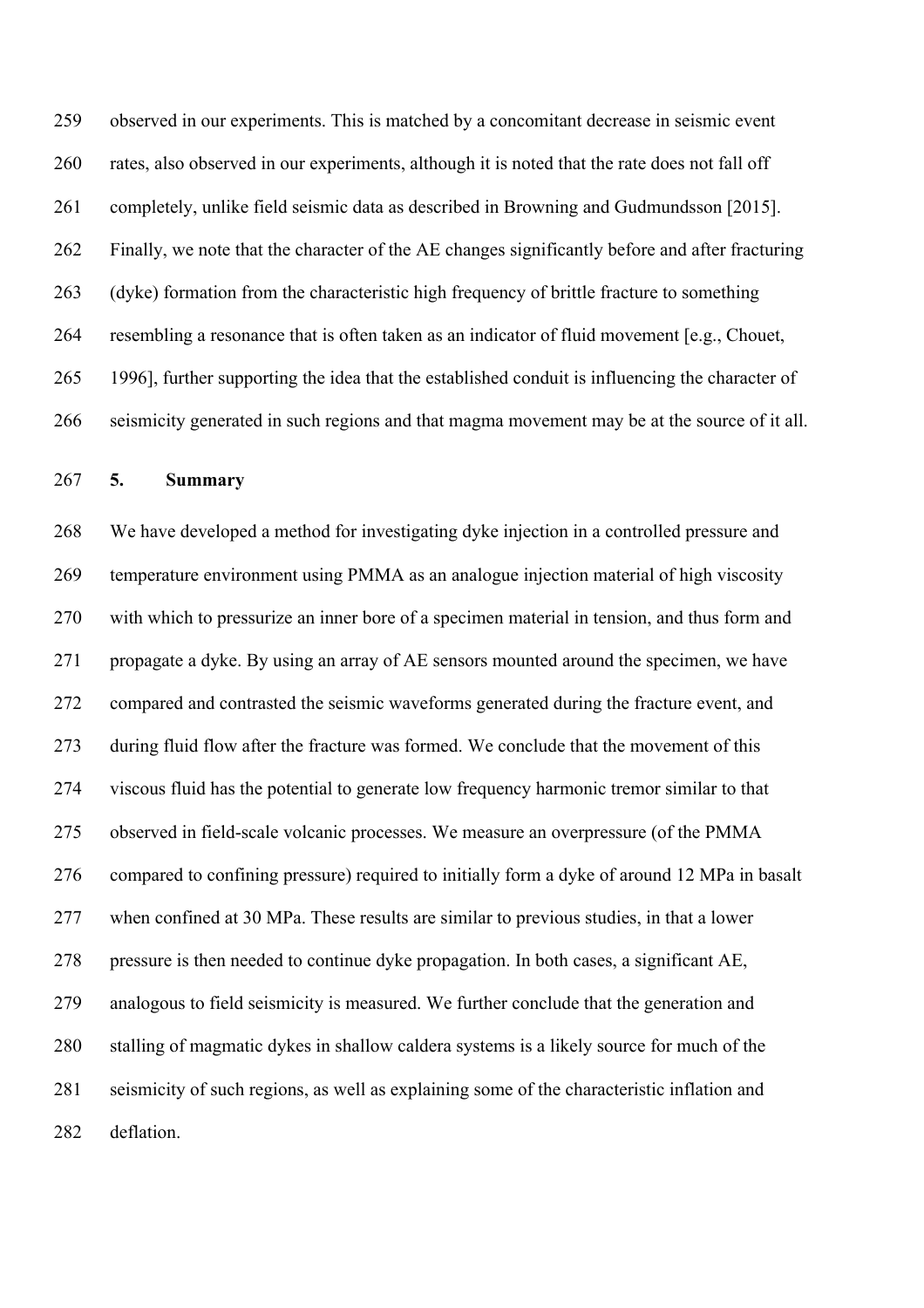## **6. Acknowledgements**

This research was funded by the Swiss National Science Foundation (Project #200021-

- 137867). The authors would like to thank Robert Hofmann and Emily Butcher for technical
- support, and Marie Violay and Stephan Gehne for fruitful discussions that have greatly
- improved this paper. DBD and KUH acknowledge the support of the ERC Advanced
- researcher Grant EVOKES (247076).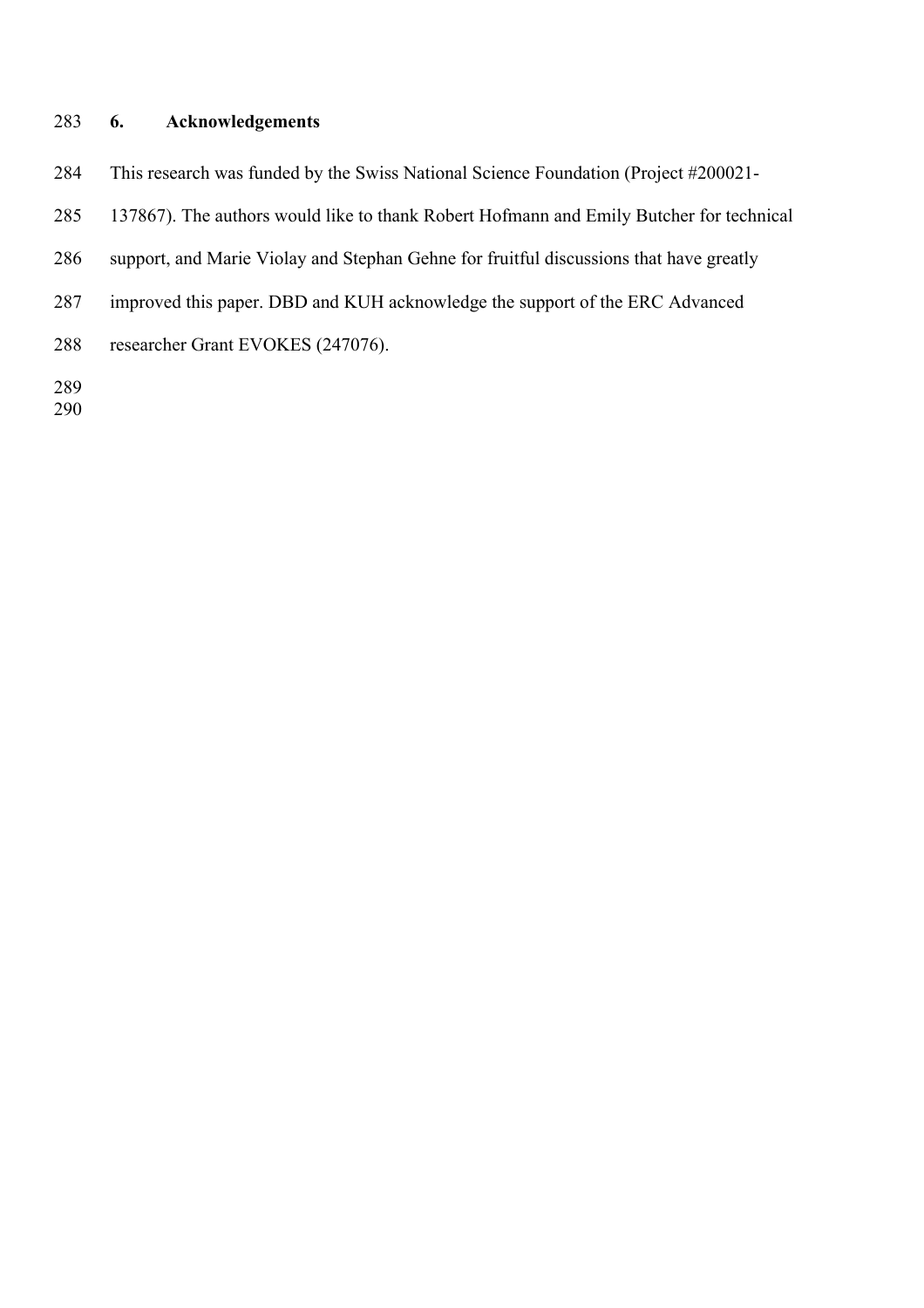## **Figures**





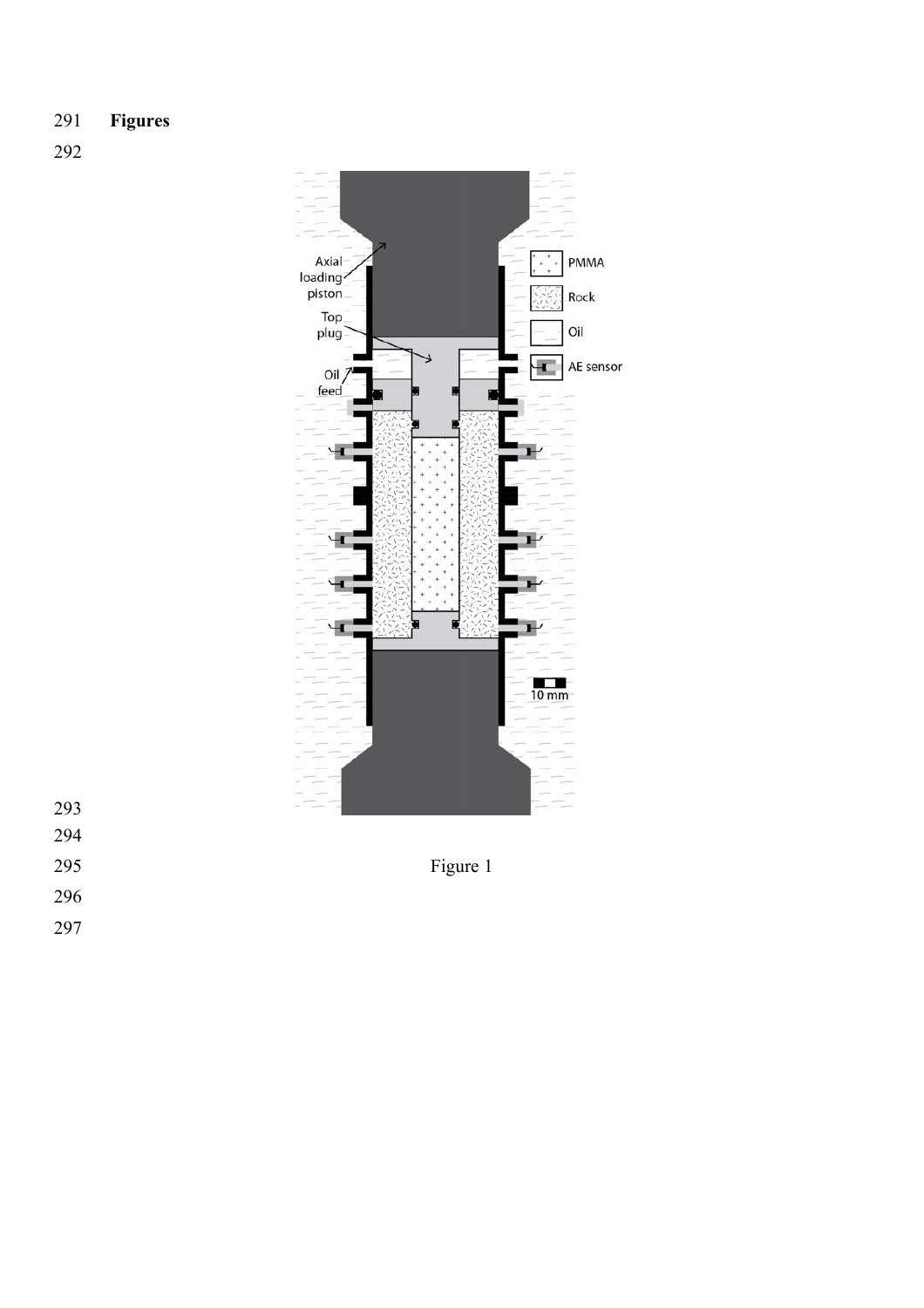



299 Figure 2

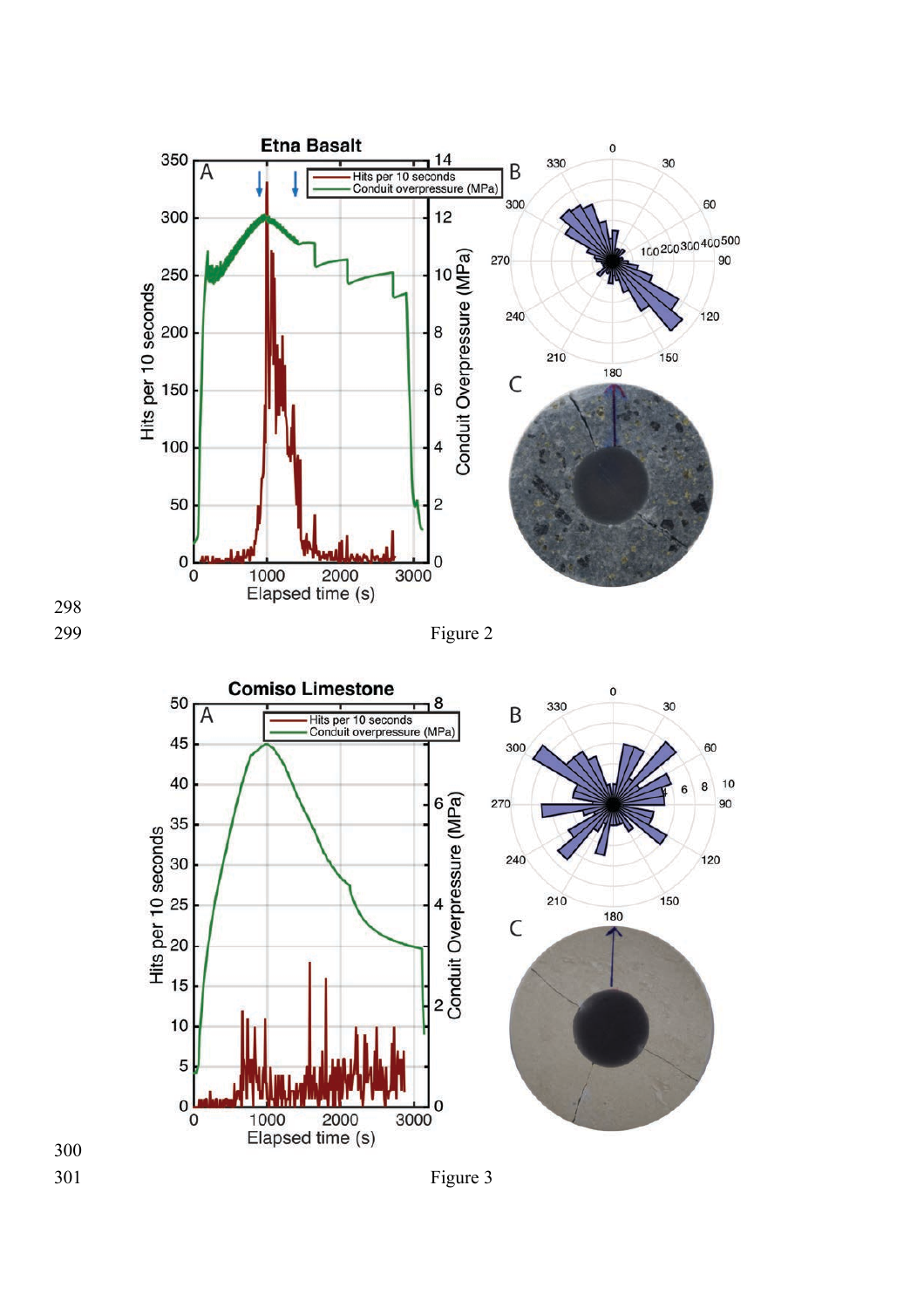

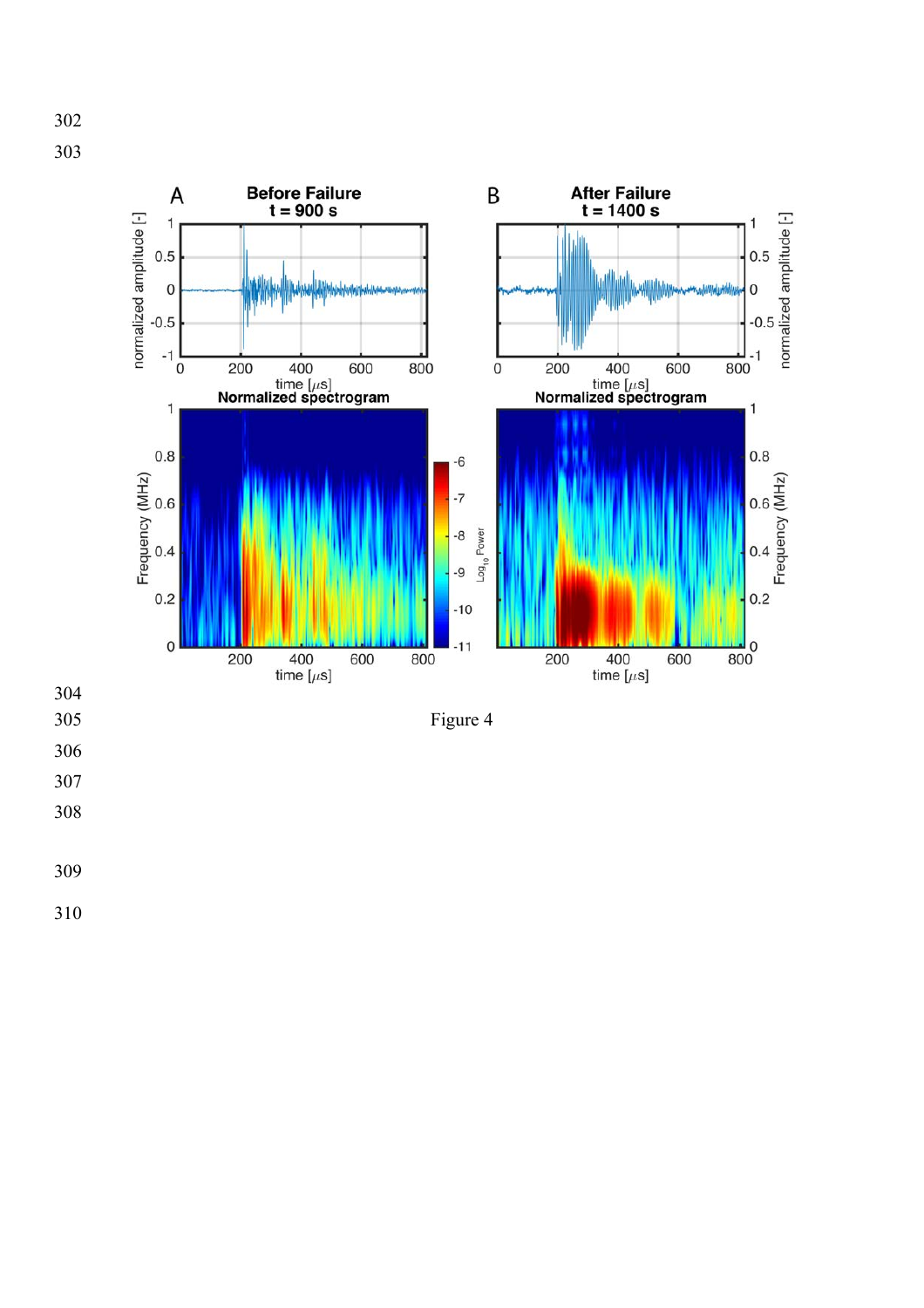# **Figure Captions**

| 313 | Figure 1: Simplified schematic (cross section) of the sample assembly which sits inside the        |
|-----|----------------------------------------------------------------------------------------------------|
| 314 | triaxial pressure vessel. In this setup, the top piston (normally providing an axial principal     |
| 315 | stress, $\sigma_1$ ) is used to apply a stress to the top area of a molten PMMA plug that expands  |
| 316 | laterally, pressurizing the entire conduit and applying a tensile stress to the inner surface of   |
| 317 | the wall rock (Etna basalt). The system is encapsulated by a rubber jacket embedded with 12        |
| 318 | AE sensors for the detection of Acoustic Emission (AE), as well as a steel lower and floating,     |
| 319 | sealed, top annulus.                                                                               |
| 320 |                                                                                                    |
| 321 | Figure 2: (A), Radial pressurization of Etna basalt at 175 °C peaks at a conduit pressure of 12    |
| 322 | MPa, coinciding with a peak in Acoustic Emission hit rate of approximately 335 hits per 10         |
| 323 | second interval, after which point the conduit pressure falls, suggesting fracture of the wall     |
| 324 | rock. AE location (B) of the AE radial position suggests two dominant fracture positions,          |
| 325 | which is in agreement with post-test examination $(C)$ of the sample.                              |
| 326 |                                                                                                    |
| 327 | Figure 3: (A), Radial pressurization of Comiso limestone at 175 °C peaks at a lower pressure       |
| 328 | of 7.2 MPa with a longer build-up. AE is lower than the equivalent data for the basalt, with       |
| 329 | two spikes in AE rate of approximately 11 and 18 hits per 10 second interval. The former of        |
| 330 | these AE peaks coincides with a break in conduit pressure increase followed by prominent           |
| 331 | decrease in pressure, interpreted as the failure of outer shall. Radial AE location (B) exhibits a |
| 332 | wide range of fracture orientations, with three of these directions agreeing with post-test        |
| 333 | inspection of the sample $(C)$ .                                                                   |
| 334 |                                                                                                    |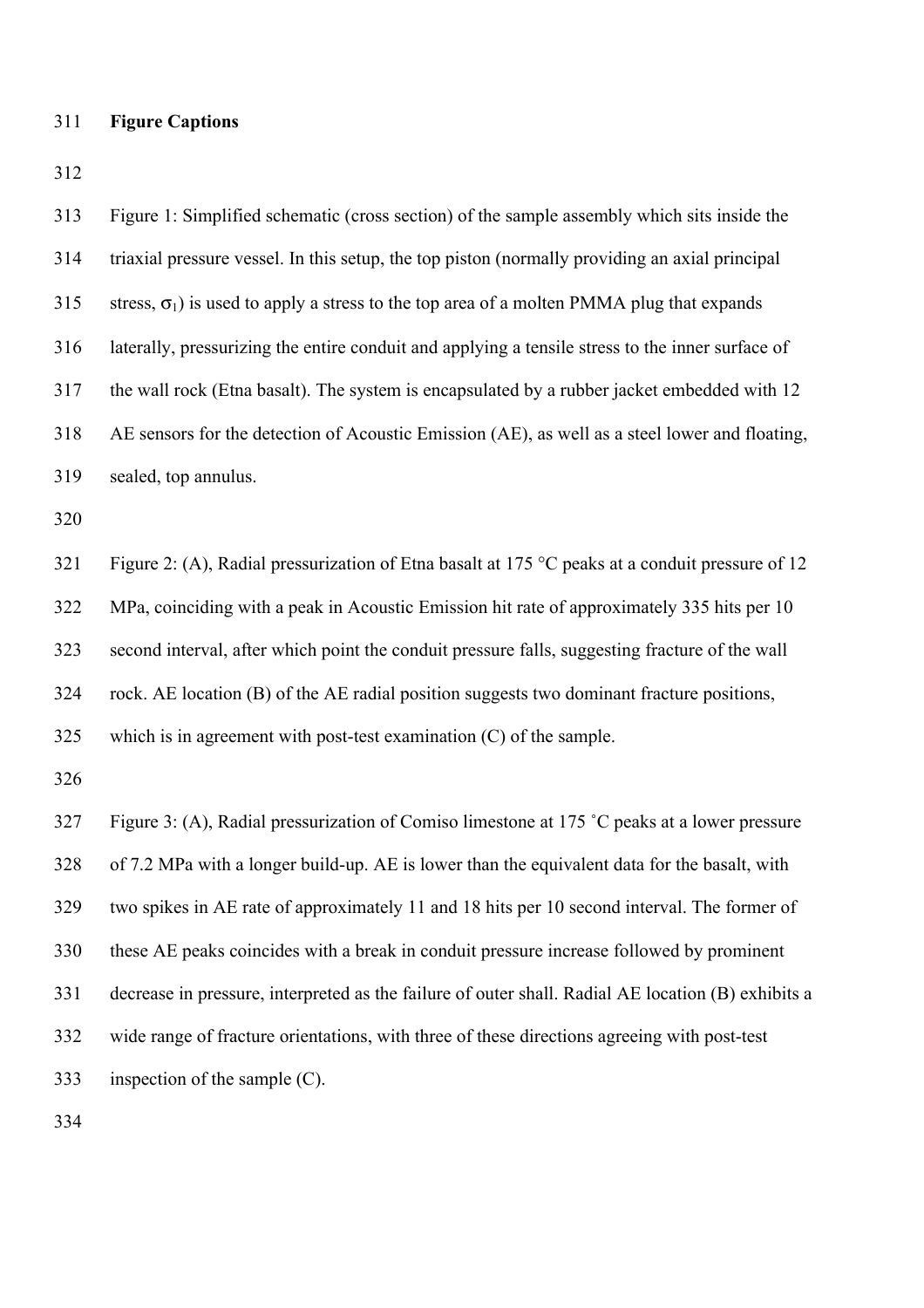| 335 | Figure 4: (A) Events during the initial fracture of the Etna basalt shell (arrow in Fig. 2,    |
|-----|------------------------------------------------------------------------------------------------|
| 336 | approximately 900 seconds) show numerous features of the classical volcano-tectonic            |
| 337 | waveform such as a sharp onset. In contrast waveforms collected after the pressure drop at     |
| 338 | approximately 1400 seconds (B), after fracture formation and during ingress of molten          |
| 339 | PMMA into the generated fracture, exhibits features of so-called low frequency (LF) type       |
| 340 | events such as a long coda and resonant or 'ringing' nature. Spectrograms of the waveforms     |
| 341 | support this interpretation, showing polychromatic features characteristic of volcano tectonic |
| 342 | $(VT)$ -type waveforms during fracture $(C)$ , where power is spread between 10 kHz (hardware  |
| 343 | filter minimum) through to approximately 600 kHz. In contrast LF-type waveforms (D)            |
| 344 | collected during PMMA ingress have monochromatic features with the majority of spectral        |
| 345 | power centered around 150 kHz.                                                                 |
| 346 |                                                                                                |
| 347 | <b>References</b>                                                                              |

- Bakker, R. R., M. E. S. Violay, P. M. Benson, and S. C. Vinciguerra (2015), Ductile flow in sub-volcanic carbonate basement as the main control for edifice stability: New experimental insights, *Earth Planet. Sci. Lett.*, *430*, 533–541,
- doi:10.1016/j.epsl.2015.08.017.
- Battaglia, M., C. Troise, F. Obrizzo, F. Pingue, and G. De Natale (2006), Evidence for fluid migration as the source of deformation at Campi Flegrei caldera (Italy), *Geophys. Res. Lett.*, *33*(1), n/a–n/a, doi:10.1029/2005GL024904.
- Benson, P. M., S. Vinciguerra, P. G. Meredith, and R. P. Young (2008), Laboratory simulation of volcano seismicity., *Science*, *322*(5899), 249–252, doi:10.1126/science.1161927.
- Benson, P. M., S. Vinciguerra, P. G. Meredith, and R. P. Young (2010), Spatio-temporal evolution of volcano seismicity: A laboratory study, *Earth Planet. Sci. Lett.*, *297*(1-2), 315–323, doi:10.1016/j.epsl.2010.06.033.
- Benson, P. M., M. J. Heap, Y. Lavallée, A. Flaws, K. U. Hess, a. P. S. Selvadurai, D. B. Dingwell, and B. Schillinger (2012), Laboratory simulations of tensile fracture development in a volcanic conduit via cyclic magma pressurisation, *Earth Planet. Sci.*
- *Lett.*, *349-350*, 231–239, doi:10.1016/j.epsl.2012.07.003.
- Brenner, S. L., and a. Gudmundsson (2004), Arrest and aperture variation of hydrofractures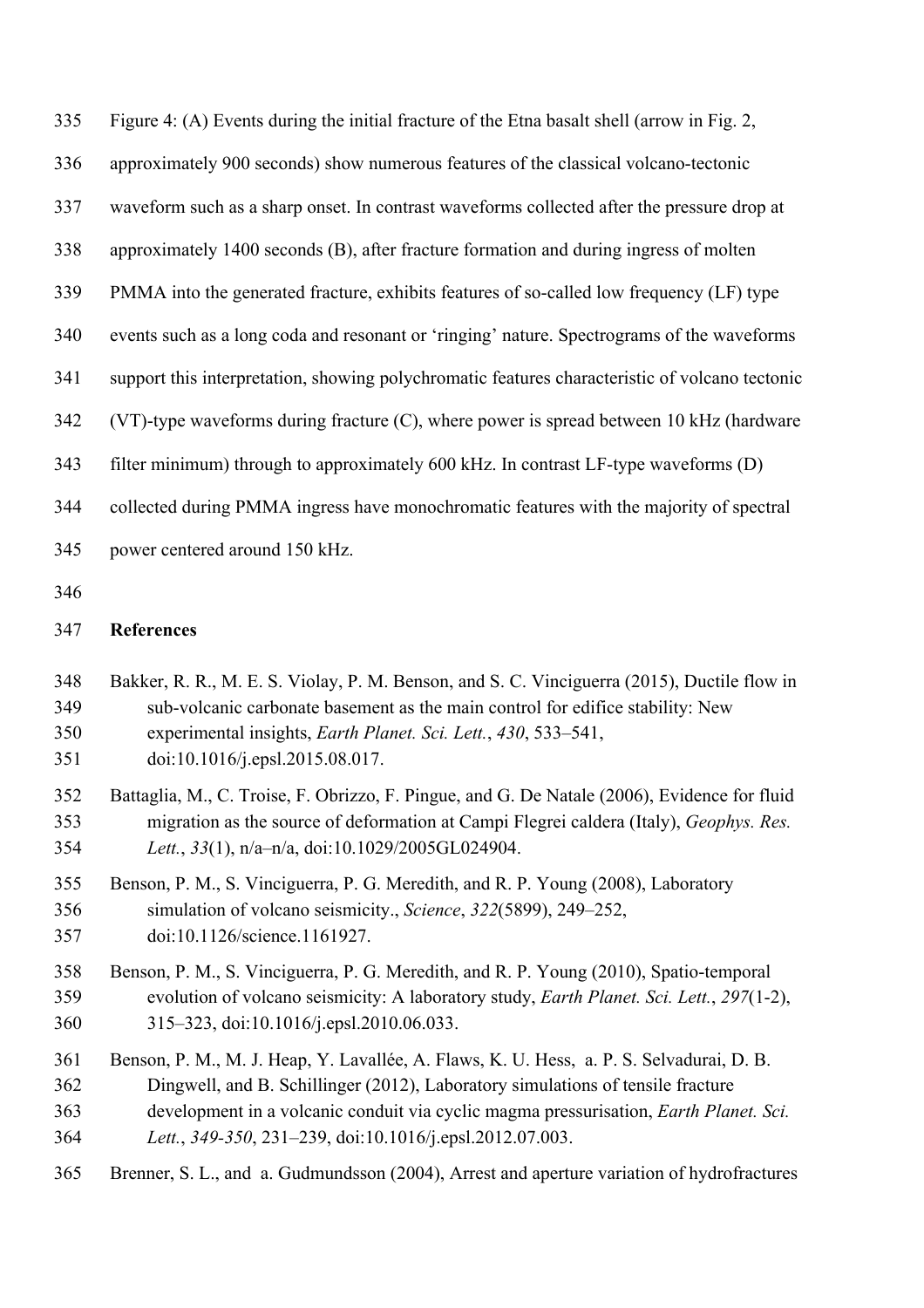- in layered reservoirs, *Geol. Soc. London, Spec. Publ.*, *231*, 117–128,
- doi:10.1144/GSL.SP.2004.231.01.08.
- Browning, J., and A. Gudmundsson (2015), Surface displacements resulting from magma- chamber roof subsidence, with application to the 2014-2015 Bardarbunga-Holuhraun volcanotectonic episode in Iceland, *J. Volcanol. Geotherm. Res.*,
- doi:10.1016/j.jvolgeores.2015.10.015.
- Burlini, L., S. Vinciguerra, G. Di Toro, G. De Natale, P. Meredith, and J. P. Burg (2007), Seismicity preceding volcanic eruptions: New experimental insights, *Geology*, *35*(2), 183–186, doi:10.1130/G23195A.1.
- Cartwright-Taylor, A., F. Vallianatos, and P. Sammonds (2014), Superstatistical view of stress-induced electric current fluctuations in rocks, *Phys. A Stat. Mech. its Appl.*, *414*, 368–377, doi:10.1016/j.physa.2014.07.064.
- Chouet, B. (2003), Volcano Seismology, *Pure Appl. Geophys.*, *4*, 739–788, doi:10.1016/B978-044452748-6.00073-0.
- Chouet, B. A. (1996), New Methods and Future Trends in Seismological Volcano Monitoring, in *Monitoring and Mitigation of Volcano Hazards SE - 2*, pp. 23–97, Springer Berlin Heidelberg.
- D'Auria, L. et al. (2015), Magma injection beneath the urban area of Naples: a new mechanism for the 2012–2013 volcanic unrest at Campi Flegrei caldera, *Sci. Rep.*, *5*(April), 13100, doi:10.1038/srep13100.
- Fortin, J., S. Stanchits, S. Vinciguerra, and Y. Guéguen (2011), Influence of thermal and mechanical cracks on permeability and elastic wave velocities in a basalt from Mt. Etna volcano subjected to elevated pressure, *Tectonophysics*, *503*(1-2), 60–74, doi:10.1016/j.tecto.2010.09.028.
- Gudmundsson, A. (2002), Emplacement and arrest of sheets and dykes in central volcanoes, *J. Volcanol. Geotherm. Res.*, *116*(3-4), 279–298, doi:10.1016/S0377-0273(02)00226-3.
- Gudmundsson, A. (2003), Surface stresses associated with arrested dykes in rift zones, *Bull. Volcanol.*, *65*(8), 606–619, doi:10.1007/s00445-003-0289-7.
- Gudmundsson, A. (2011), Deflection of dykes into sills at discontinuities and magma-chamber formation, *Tectonophysics*, *500*(1-4), 50–64, doi:10.1016/j.tecto.2009.10.015.
- Gudmundsson, A., and S. L. Brenner (2004), Local stresses, dyke arrest and surface deformation in volcanic edifices and rift zones, *Ann. Geophys.*, *47*(4), 1433–1454.
- Gudmundsson, A., N. Lecoeur, N. Mohajeri, and T. Thordarson (2014), Dike emplacement at Bardarbunga, Iceland, induces unusual stress changes, caldera deformation, and earthquakes, *Bull. Volcanol.*, *76*, 869, doi:10.1007/s00445-014-0869-8.
- Heap, M. J., S. Vinciguerra, and P. G. Meredith (2009), The evolution of elastic moduli with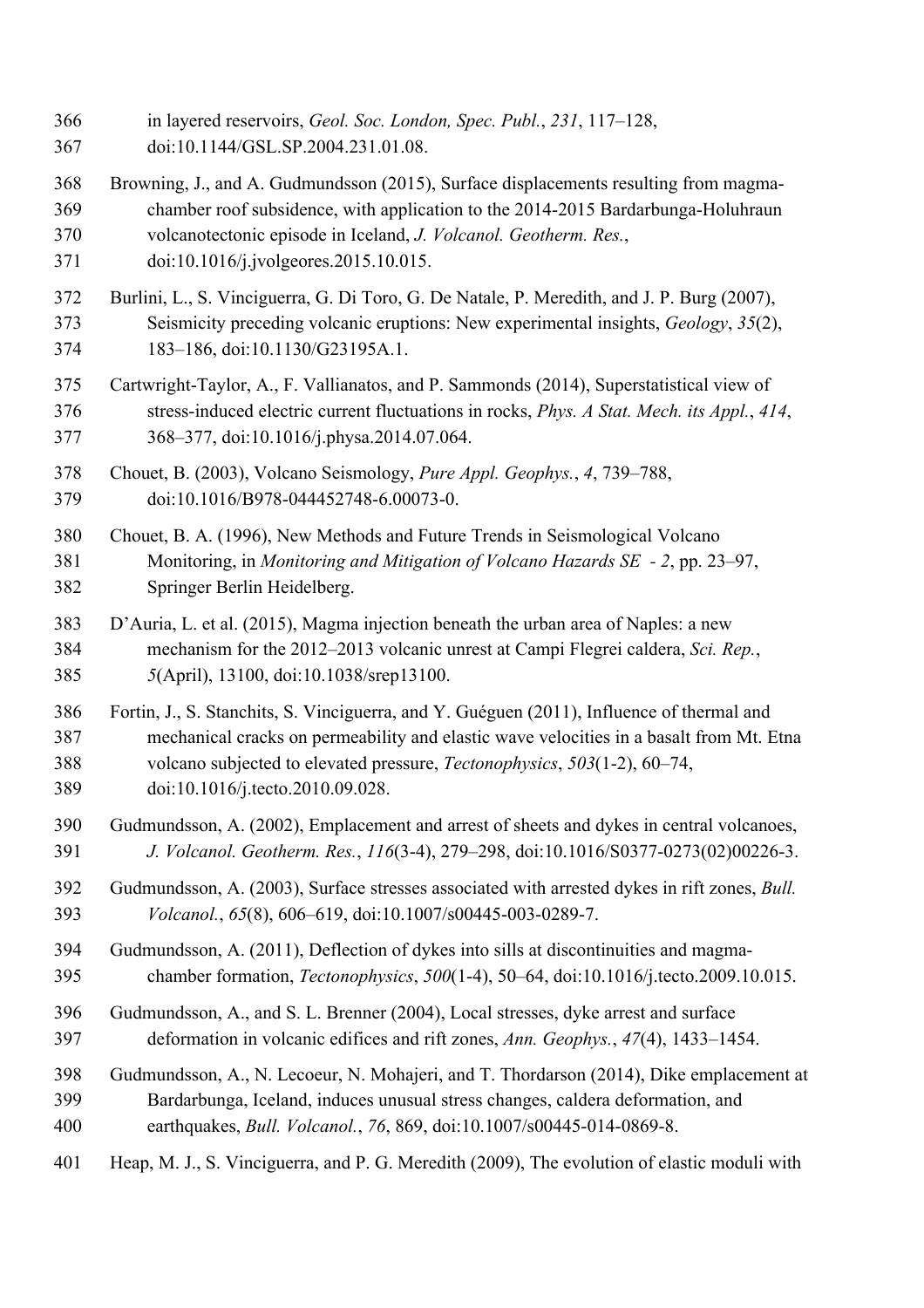- increasing crack damage during cyclic stressing of a basalt from Mt. Etna volcano, *Tectonophysics*, *471*(1-2), 153–160, doi:10.1016/j.tecto.2008.10.004.
- Hieber, C. a., and H. H. Chiang (1992), Shear-rate-dependence modeling of polymer melt viscosity, *Polym. Eng. Sci.*, *32*(14), 931–938, doi:10.1002/pen.760321404.
- Hoskins, E. R. (1969), The failure of thick-walled hollow cylinders of isotropic rock, *Int. J. Rock Mech. Min. Sci. Geomech. Abstr.*, *6*, 99–125, doi:10.1016/0148-9062(69)90030-8.
- Kendrick, J. E., Y. Lavallée, A. Ferk, D. Perugini, R. Leonhardt, and D. B. Dingwell (2012), Extreme frictional processes in the volcanic conduit of Mount St. Helens (USA) during the 2004–2008 eruption, *J. Struct. Geol.*, *38*, 61–76, doi:10.1016/j.jsg.2011.10.003.
- Kilburn, C. (2012), Precursory deformation and fracture before brittle rock failure and potential application to volcanic unrest, *J. Geophys. Res.*, *117*(B2), B02211, doi:10.1029/2011JB008703.
- Lavallée, Y., P. G. Meredith, D. B. Dingwell, K.-U. Hess, J. Wassermann, B. Cordonnier, a Gerik, and J. H. Kruhl (2008), Seismogenic lavas and explosive eruption forecasting., *Nature*, *453*(7194), 507–510, doi:10.1038/nature06980.
- McNutt, S. R. (1996), Seismic monitoringand eruption forecasting of volcanoes: A review of the state of the art and case histories, *Monit. Mitig. volcano hazards*.
- Mori, J., R. A. White, D. H. Harlow, P. Okubo, J. A. Power, R. P. Hoblitt, E. P. Laguerta, A. Lanuza, and B. C. Bautista (1996), Volcanic Earthquakes following the 1991 Climactic Eruption of Mount Pinatubo: Strong Seismicity during a Waning Eruption, *Fire Mud Eruptions Lahars Mt. Pinatubo, Philipp.*, 339–350.
- De Natale, G., S. M. Petrazzuoli, and F. Pingue (1997), The effect of collapse structures on ground deformations in calderas, *Geophys. Res. Lett.*, *24*(13), 1555, doi:10.1029/97GL01600.
- Rivalta, E., B. Taisne, a P. Bunger, and R. F. Katz (2015), A review of mechanical models of dike propagation : Schools of thought, results and future directions, *Tectonophysics*, *638*, 1–42, doi:10.1016/j.tecto.2014.10.003.
- Santarelli, F. J., and E. T. Brown (1989), Failure of three sedimentary rocks in triaxial and hollow cylinder compression tests, *Int. J. Rock Mech. Min. Sci.*, *26*(5), 401–413, doi:10.1016/0148-9062(89)90936-4.
- Sigmundsson, F. et al. (2015), Segmented lateral dyke growth in a rifting event at
- Bárðarbunga volcanic system, Iceland., *Nature*, *517*(7533), 191–5, doi:10.1038/nature14111.
- Taisne, B., and S. Tait (2011), Effect of solidification on a propagating dike, *J. Geophys. Res.*, *116*(B1), B01206, doi:10.1029/2009JB007058.
- Vinciguerra, S., P. G. Meredith, and J. Hazzard (2004), Experimental and modeling study of